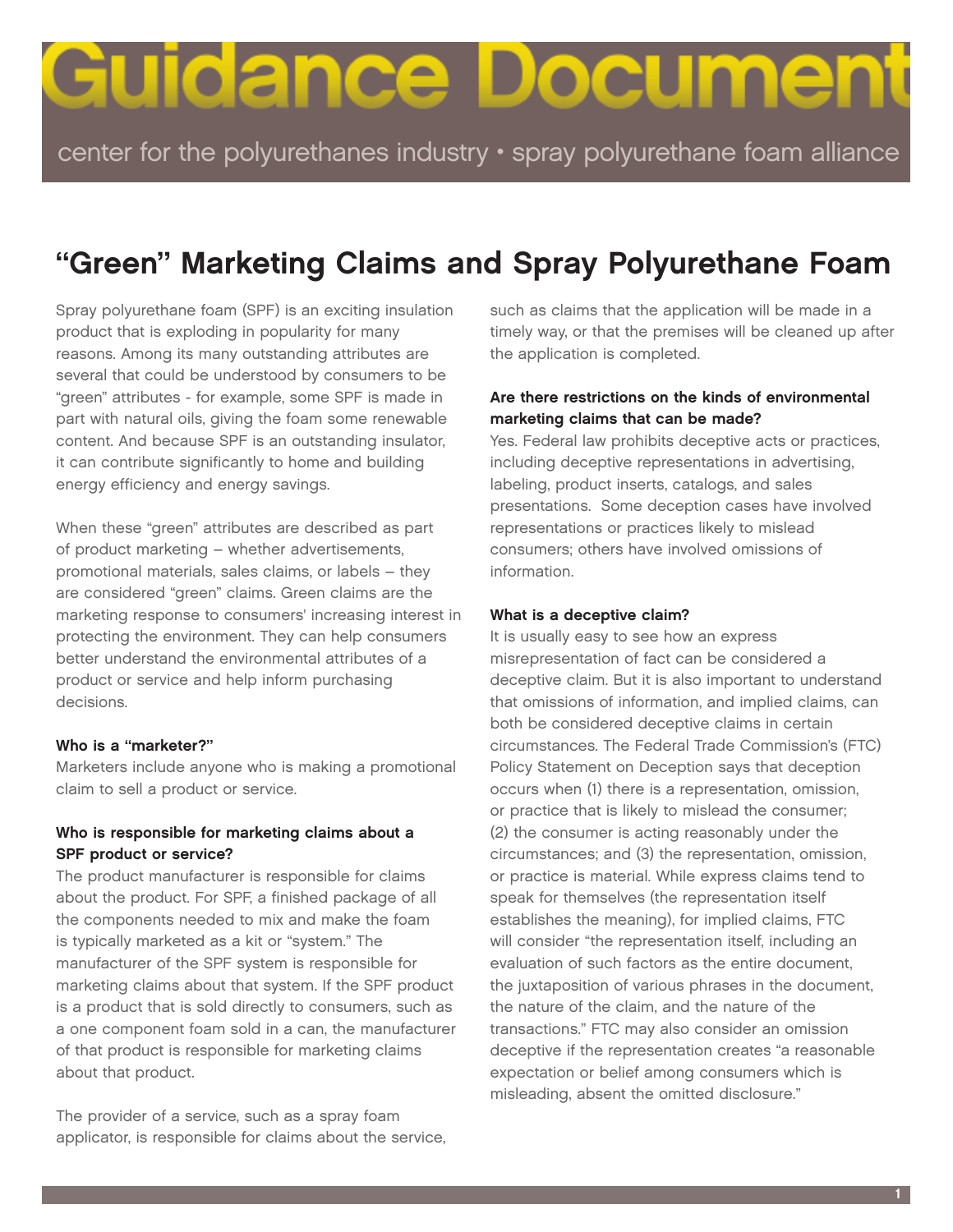### **IOEI CI** ∽

#### **Is there guidance to help explain how to make a "green claim?"**

Yes. The Federal Trade Commission (FTC), together with the Environmental Protection Agency (EPA), developed guidelines for advertisers to ensure that their environmental marketing claims don't mislead consumers. These are called the "Green Guides," and they explain how the FTC Act is enforced when it comes to environmental claims.

Analyzing any marketing claim is generally a two step process. First, ask what claims — express and implied — does the marketing or advertising convey to reasonable consumers? Second, ask whether there is "competent and reliable evidence" – which, depending on the claim, may require scientific evidence – to support each of the claims. The Green Guides helps marketers understand how to do this analysis.

#### **What marketing claims do the Green Guides apply to?**

The Green Guides apply to all forms of marketing for products and services: advertisements, labels, package inserts, promotional materials, words (including sales "pitches" at trade shows and conventions and one on one sales calls to buyers, consumers, or customers), symbols, logos, product brand names, and marketing through digital or electronic media (including Internet "YouTube" videos, blogs, web pages, social networking sites, Twitter, and email). They apply to any claim, express or implied, about the environmental attributes of a product, package or service in connection with the sale, offering for sale or marketing of the product, package or service for personal, family or household use, or for commercial, institutional or industrial use.

#### **Is there difference between a green marketing claim and product use and application instructions?**

Yes. A marketing claim often points out a particular product feature benefit; for example, a marketing claim may point out that a product is made using a renewable, plant-based resource. But a marketing claim should not be confused with instructions on how to safely use and apply the product. Application and Use Instructions should always be consulted, including the Material Safety Data Sheet (MSDS), manufacturer's instructions, and label instructions.

#### **If I make an environmental marketing claim, do I have to be able to "back up" the claim?**

Yes. This is called claims substantiation, and all marketers making express or implied claims about the attributes of their product, package or service must be able to substantiate the claim at the time they make it (in other words, that means there is a reasonable basis for making the claim). In the case of environmental marketing claims, such substantiation will often require competent and reliable scientific evidence, defined as tests, analyses, research, studies or other evidence based on the expertise of professionals in the relevant area, conducted and evaluated in an objective manner by persons qualified to do so, using procedures generally accepted in the profession to yield accurate and reliable results.

#### **Example 1:**

A spray polyurethane foam (SPF) product is advertised as containing "90% recycled content." The SPF kit is sold with chemical mixtures pre-packaged in two "sides," an "A" side and a "B" side, each side making up 50% of the kit. Twenty percent of the B side is made up of polyols, and the polyols have 90% recycled content. The A side and B side are mixed at the application site to create the finished foam. After the sides are mixed and the finished foam is produced, the ultimate recycled content in the SPF is only 9%. The "90% recycled content" claim for the finished foam is deceptive because consumers could reasonably believe that a majority of the finished spray polyurethane foam consists of recycled content. On the other hand, an appropriately qualified claim, e.g., "contains 9% recycled content in the finished foam," addresses this issue. In addition, the claim should be able to be adequately substantiated, so further qualifying the claim, "as measured using ASTM D6866," would be acceptable as it discloses the actual, substantiated percentage of recycled content in the finished foam.

#### **Can I make a general claim that a product is "green"?**

An unqualified general claim of environmental benefit may convey that the product has far-reaching environmental benefits, when it doesn't. The FTC may consider such an unqualified general claim to be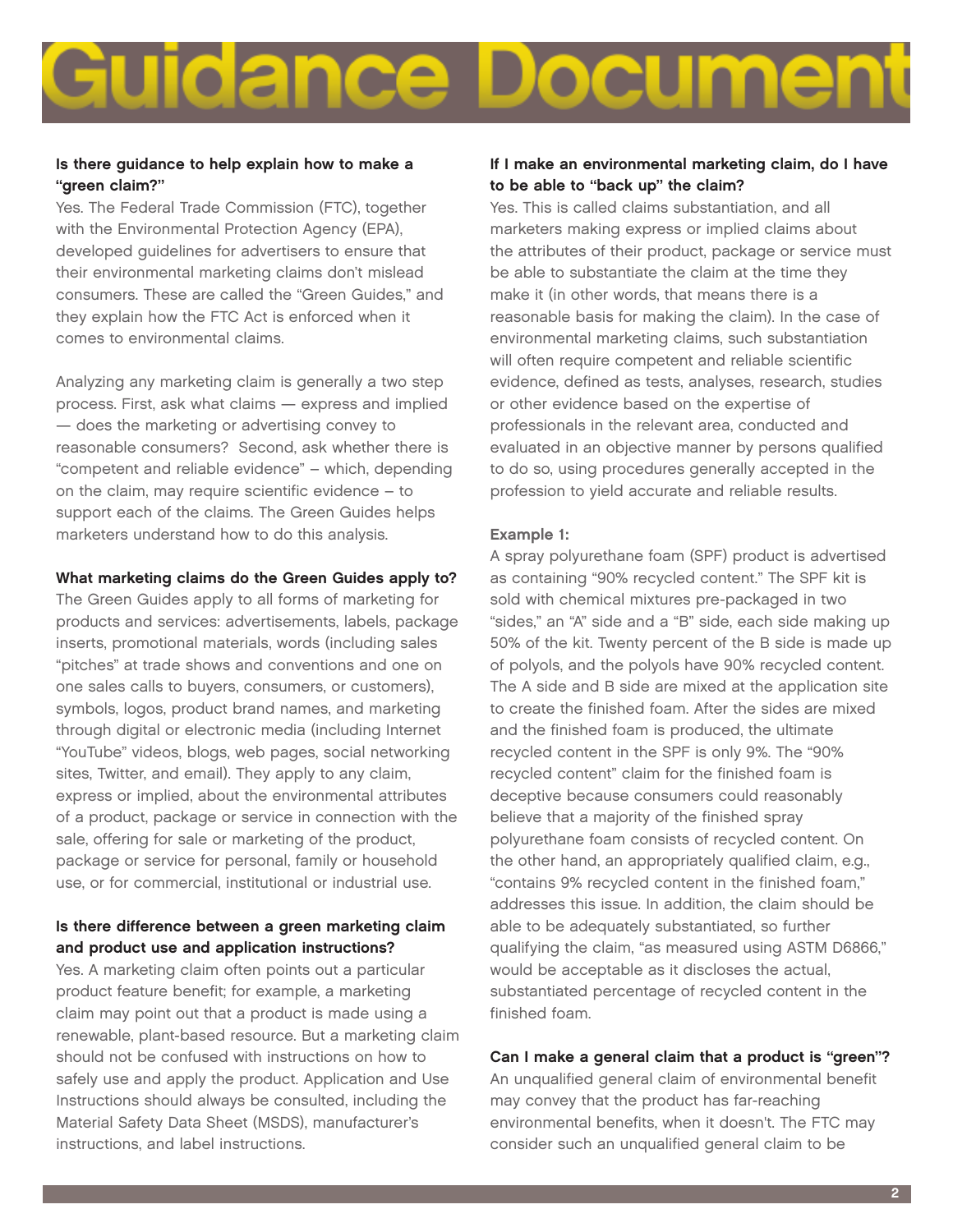

deceptive. For example, a car manufacturer that made an unqualified general claim of a "green" car simply because it had eliminated VOCs in a paint formula (only one environmental attribute of many of the car) might be subject to challenge as making a deceptive claim.

Products generally advertised as "green" are likely to convey to consumers a broad range of environmental attributes. Under the Green Guides, such a claim would be less likely to be considered deceptive if it is accompanied by clear and prominent qualifying language that limits the green representation to the particular product attribute that can be substantiated, provided that the context doesn't create any other deceptive implications.

#### **What about claims that a product is "non-toxic"?**

Consumers understand claims that a product is "nontoxic," "essentially non-toxic," or "practically non-toxic" to mean that the toxicity claims apply not only to human health effects, but also to environmental effects. The manufacturer of the product will determine whether a product can be called "non-toxic" based on its judgment after reviewing animal / environmental data, or human experience. Such classification may be used on toxicity / hazard information contained in Material Safety Data Sheets (MSDS), toxicity studies, and / or opinion from certified toxicologists or industrial hygiene (IH) professionals. A properly qualified "green" marketing claim about a particular product attribute, such as renewable content in a product, should never be confused with the toxicity profile of a product and never be solely relied upon for purposes of making a claim that a product is "non-toxic."

Under the Federal Hazardous Substances Act (FHSA), a consumer product meeting the definition of hazardous household product ("hazardous substances"), must also bear cautionary labeling to alert consumers to the potential hazards that the product presents and to inform consumers of the measures they need to protect themselves from those hazards. Any consumer product that is toxic, corrosive, flammable or combustible, an irritant, a strong sensitizer, or that generates pressure through decomposition, heat, or other means requires labeling, if the product may cause substantial personal

injury or substantial illness during or as a proximate result of any customary or reasonable foreseeable handling or use, including reasonable foreseeable ingestion by children.

#### **Are there special rules for claims about the energy efficiency of SPF?**

Yes. FTC has a regulation called the "R Value Rule," which applies to the labeling and advertising of home insulation products. 16 C.F.R. 460.

http://www.ftc.gov/bcp/rulemaking/rvalue/16cfr460.shtm. The rule has very broad application, and applies not just to the manufacturers of insulation, but also to any member of the home insulation industry, including insulation installers and home builders. Any claims about the R-value (the measure of resistance to heat flow) or energy savings of SPF should be carefully scrutinized for compliance with the rule.

#### **Can different claims be made about spray foam chemicals before they are mixed and applied, as opposed to the finished, cured foam?**

The chemical hazard characteristics of the pre-mix, which has an "A" side and a "B" side of certain chemicals, are quite different than those of post-mix (reacted), finished and cured foam. Care should be taken to understand this distinction when making or interpreting marketing claims.

#### **Example 2:**

A spray polyurethane foam (SPF) brochure advertises the spray foam product as "safe and non-toxic." The SPF is produced by reacting hazardous liquid chemicals that have certain toxicity characteristics according to the material safety data sheets, and require personal protective equipment when being handled. However, the manufacturer has determined that after the SPF chemicals are mixed and installed, that the finished, cured, solid SPF product is non-toxic (using industry accepted tests) 24 hours after installation. The general, unqualified claim made in the advertising brochure may be deceptive if it is likely to be interpreted by consumers to mean that SPF in any form does not present any toxicity risks, and can be handled in any manner. A properly qualified claim that distinguishes between the characteristics of the pre-mix